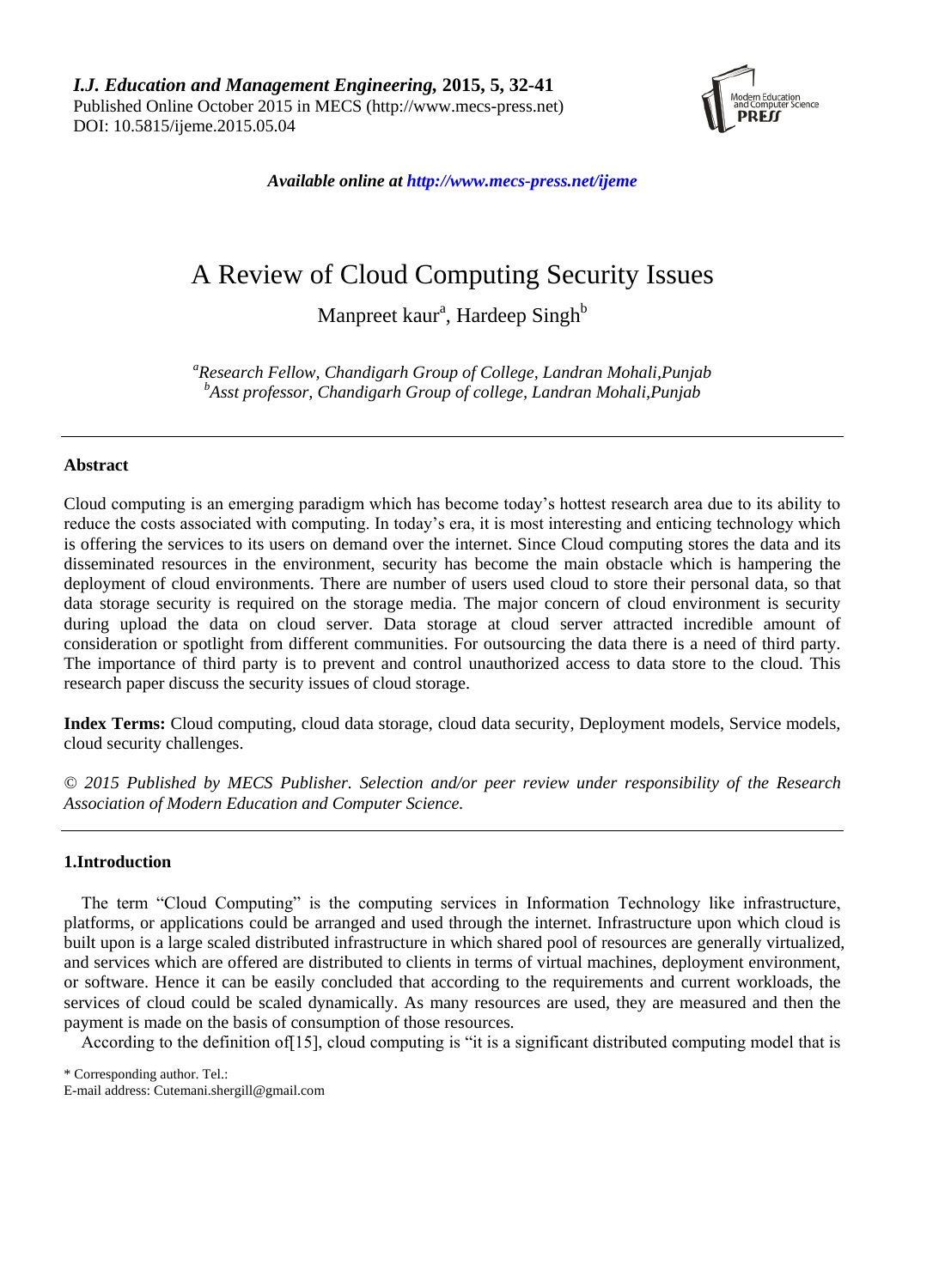directed by financial prudence of balance, in which stake of isolate, fundamental, loading, podium in which a facilities are supplied as per the request of exterior foreign clients through the internet". There are some examples of cloud services like webmail, online file and business applications. Cloud computing provides a shared pool of resources, including data storage space, networks, computer processing power, and specialized corporate and user applications. Cloud storage [20] specifies the storage on cloud with almost inexpensive storage and backup option for small enterprise. The actual storage location may be on single storage environment or replicated to multiple server storage based on importance of data. The mechanism [20] model of cloud storage consists of four layers: storage layer which stores the data, basic management layer which ensures security and stability of cloud storage itself, application interface layer which provides application service platform, and access layer which provides the access platform. The basic cloud storage environment represented as below:



Fig. 1. Cloud Storage Environment

#### • **Cloud Services Models**

**Cloud Infrastructure as a service(IaaS):** In this composition of implemented environment for their system a supplier must be supply a different computing resources which include loading, processing unit. Client has flexile to achieve and switches software mutilated to be implemented and vary between different applications like operating system etc. There are different issues in IaaS such as:



#### Fig. 2. IaaS Issues

**Cloud Platform as a service (PaaS):** This software supplies client with the ability to establish and extended applications that are mainly positioned on equipment and programming languages promoted by the suppliers. In this the client has no containment over the different organization but has containment over the extended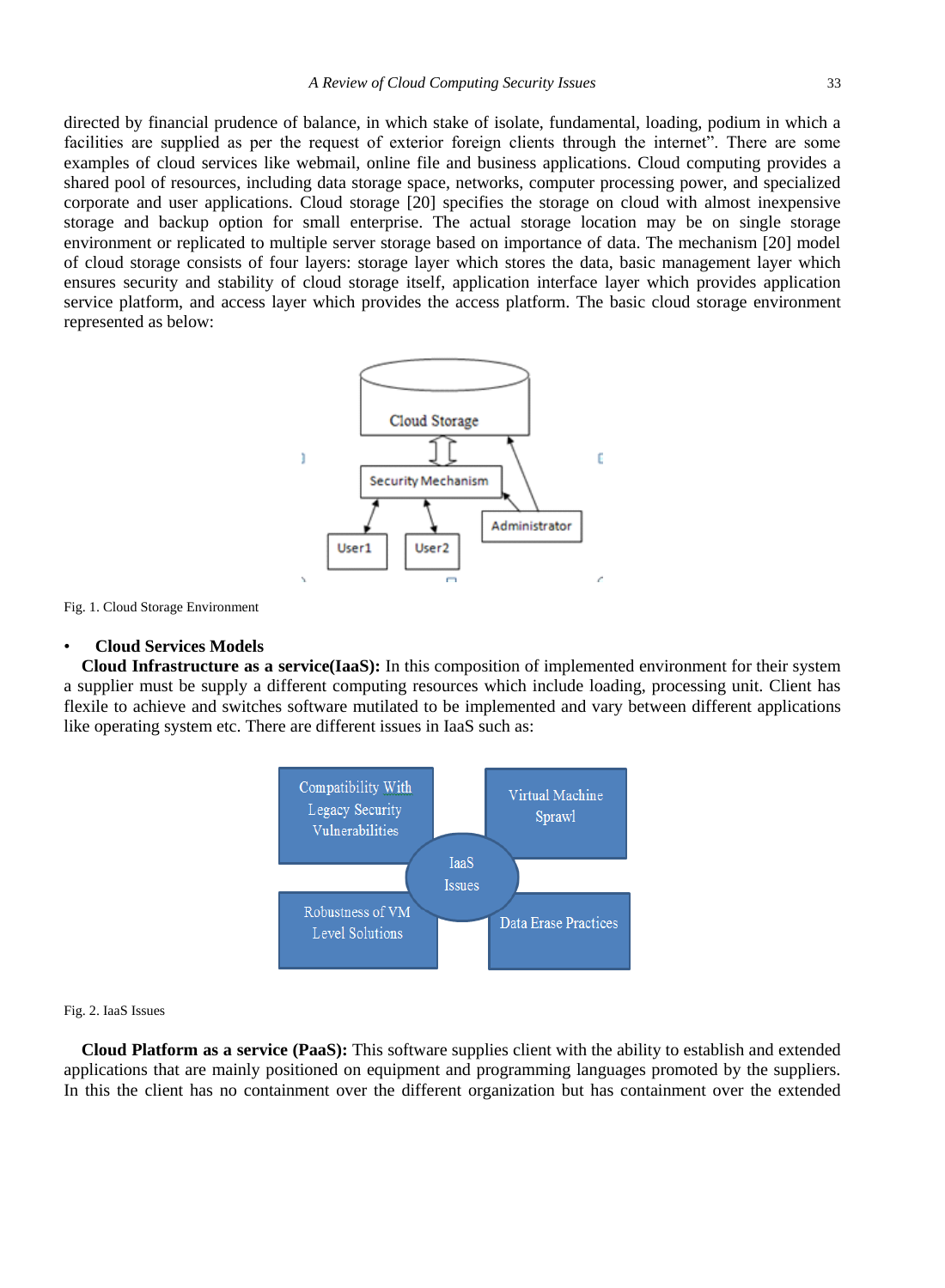applications. Examples of this class of services include Google App Engine, Windows Azure Platform and rack space. There are different issues in PaaS such as:



Fig. 3. PaaS Issues

**Types of PaaS**: There are different types of PaaS such as

- Application Delivers only Environments
- Standalone Developments Environments
- Open Platform & Open Service
- Add on Development Possibility



### Fig. 4. PaaS Types

**Cloud Software as a service (SaaS):** This software supplies the ability to usage the appliances which implemented on cloud organization. With the usage of standard interfaces like web browser or online(e-mail) client, these appliances are obtainable. SaaS appliances are obtained from different devices like mobile, workstation from anywhere at any time.

**Cloud Network as a service (NaaS):** NaaS provides the capability to use the network services and intercloud network connectivity services. Improvement of possession allocation services include in view of network and computing resources. These type of services involved extensible, enhanced virtual private network.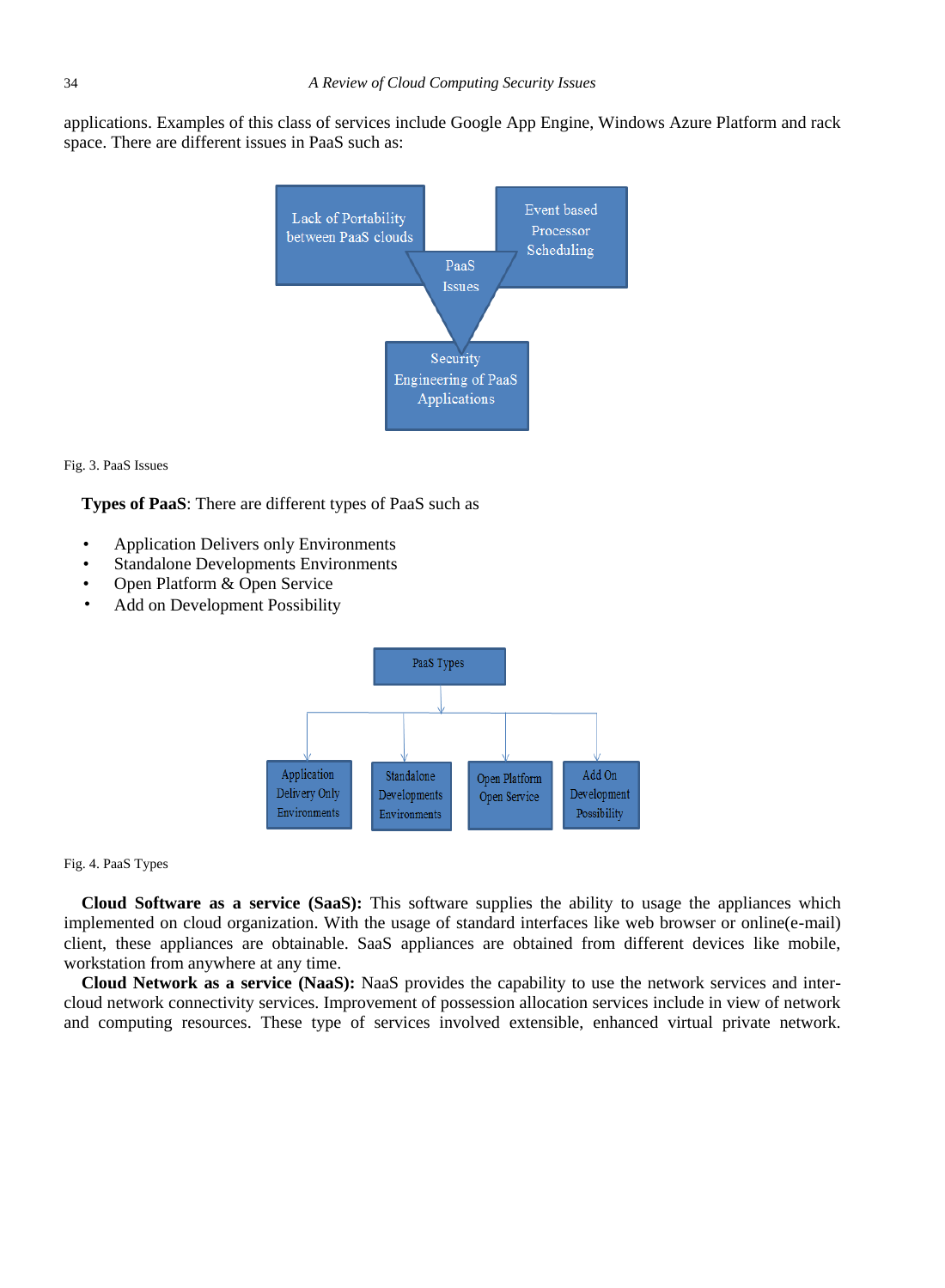

Fig. 5. Cloud Computing map [6]

#### • **Cloud Deployment Models**

**Public Cloud:** Public cloud describes the conventional meaning of cloud computing that is accessible, effective ways and means, which are accessible on internet from a minor party, which detached assets and charges its clients on the basis of utility. Cloud organization is possessed and accomplish by a supplier who suggest its retune to public domain. E.g. Google, Amazon, Microsoft offers cloud services via Internet. There are different benefits of public cloud model. The following figure shows some of those benefits:



Fig. 6. Benefits of Public Cloud

**Private Cloud:** Private cloud is a term used to donate a proprietary computing architecture provisioned services on corporate networks. Big enterprises usually used this type of cloud computing to permit their private network and information Centre administrators to effectively become in-house 'service providers' catering to customers within the corporation. Cloud organization is establishing for a particular aggregation and managed by a third party under a service level agreement. Only single organization preferred to operate via corporate cloud. There are advantages (benefits) of internal cloud model. The diagram given below depicts a few of these advantages (benefits):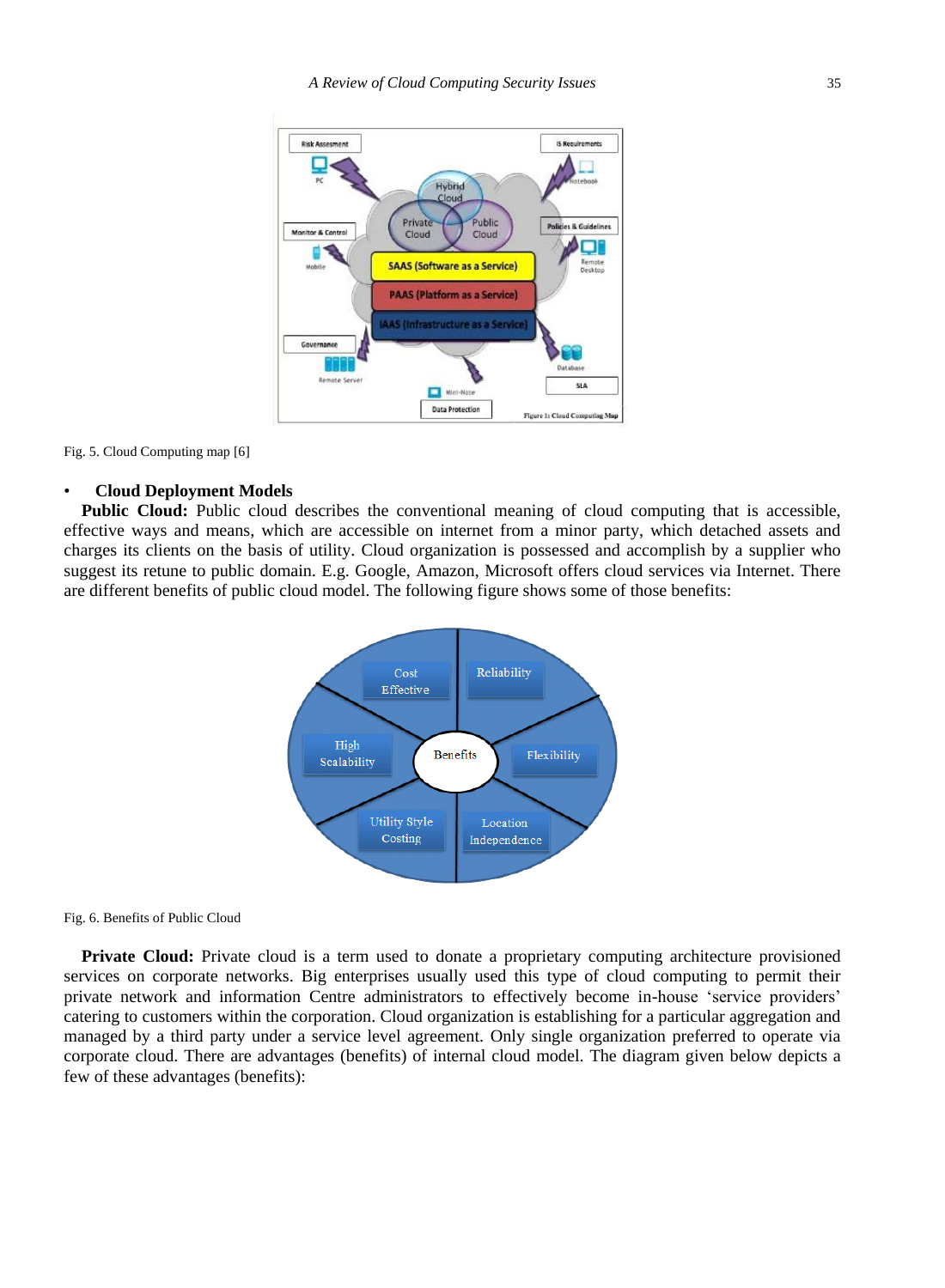

#### Fig. 7. Benefits of Private Cloud

**Hybrid Cloud:** A hybrid cloud comprises assets from both corporate and public providers will definitely become the demanded choice for enterprises. The hybrid cloud is a combination of both corporate cloud and public cloud.. For example, for general computing enterprise could selects to make usage of external services, and its own data Centre's comprises it own data Centre's. Hybrid cloud model has number of advantages (benefits).The diagram given below reveals some of those advantages (benefits):



Fig. 8. Benefits of Hybrid Cloud

### • **Cloud Computing Characteristics**

**On Demand self-service:** A cloud might individually attain computing possibilities, as per the use of different servers, network storing, as on request, without communicating with cloud provider.

**Broad Network Access:** Services are delivered across the Internet within a standard mechanism and access to the services is possible through assorted customer tools.

**Resource pooling:** A multitudinous model is employed to serve different types of clients by making pools of different computing resources, as per the request of customers these have different resources which can be assigned and reassigned dynamically.

**Rapid Elasticity:** Capabilities might be elastically provisioned or rapidly released. From customers view, the provided possibilities come out to be limitless and must have the capability to purchase in any quantity at any time.

**Measured Services:** The provision procured by different clients is measurable. The use of asset will be directed, estimated, and accused for contributor and asset.

# **2. Related Work**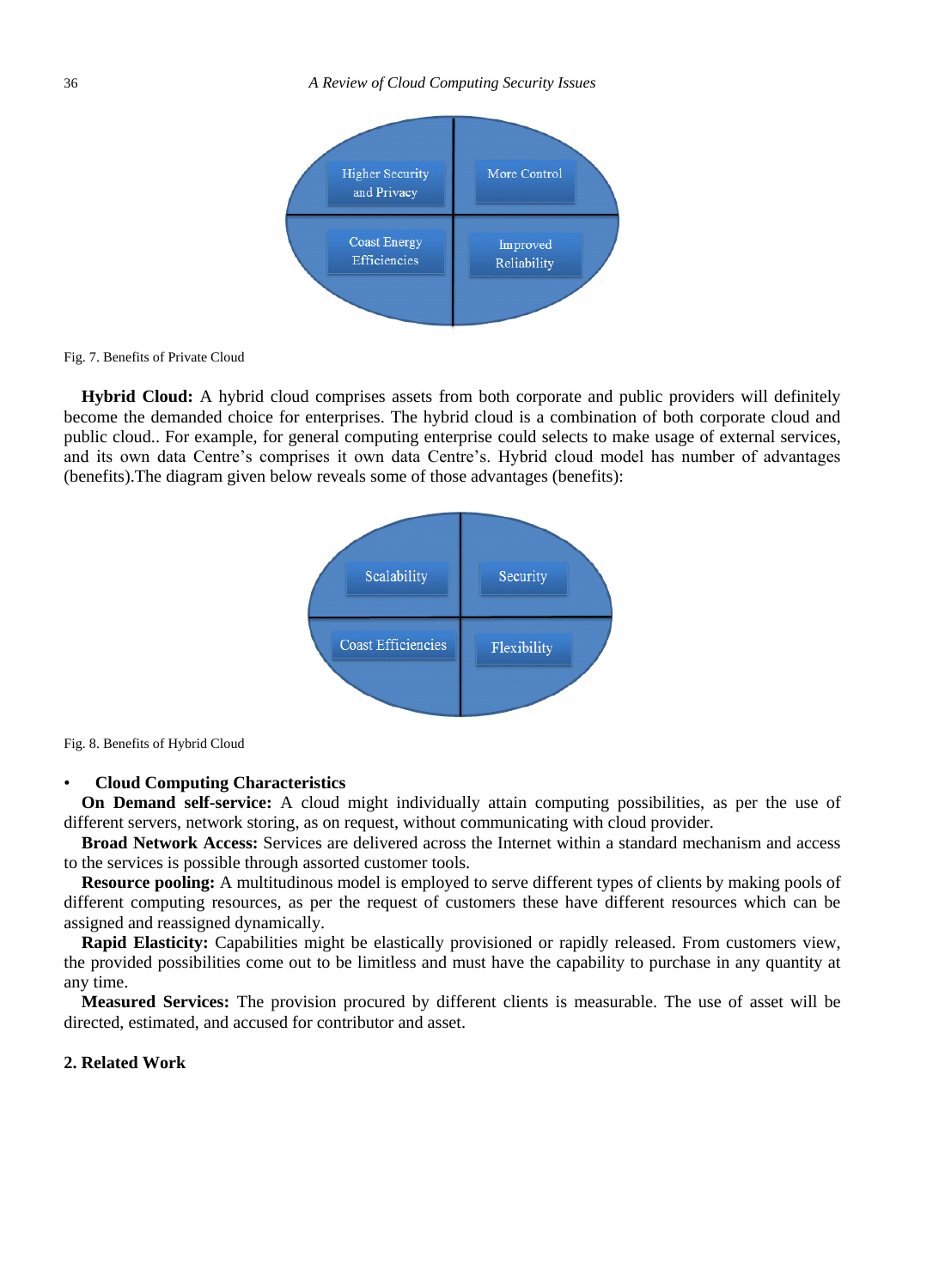Balachandra reddy et al[1] client has total control on information which are saved on their own system. On flip side, the assistance and data handling is presuming by few assistant which leaves the client inattentive of where methods are executing on where the information is saved. So, the customer has no predominance over it. Cloud computing utilize the internet as the transmission method. In this when we look at the privacy of information in cloud computing the trader has to provide some guarantee in service level agreement to satisfy the individual on privacy issues. Company utilize cloud computing as service infrastructure, condemnatory like to scrutinize the privacy and security issues for their business insensitive applications. Yet, assurance the privacy of collaborative data in the cloud is difficult, as they offer distinct services like software as a service, platform as a service, infrastructure as a service. In this each assistance has their own privacy issues. Service level agreement has to explain distinct stages of privacy and complications based on the assurance to make the ability of client about the policies that are being implemented.

Chun-ting huang[7] explain the latest multimedia storage system and its privacy problems, their centre of attention on four latest topics that is data integrity, data confidentiality, access control and data manipulation in the encrypted domain. They explain distinct keys objectives and resolution proposed in the latest work. Their research provide a state-of-the-art knowledge to new researchers who would like to know about this new field and do some work in this field. Cong wang and kui ren wenjing lou and jin li[9] explained the multimedia cloud computing. In this researchers explained how a cloud can offer QoS support, distributed parallel processing, storage and load balancing for distinct multimedia applications and assurance.Most specifically, reseachers proposed a MEC-computing architecture that can attain high cloud QoS support for distinct multimedia services. On cloudaware multimedia, researchers addressed multimedia services and applications such as storage, sharing, authoring, mashing, adaptation and delivery, rendering and retrieval use cloud computing resources.

Er. Rimmy chuchra et al [13] explained the need of information integration, technical support and method of integration under the environment of cloud computing and way to establishing operational mechanisms to attain integration of distributed heterogeneous data sources and integration and transparency of location, structure, semantic of enterprise heterogeneous data and solve the issue of comprehensive sense, resource allocation and timely response on service integration and sharing of resource effectively.

Hassan Takabi et al [17] explained the use of cloud computing for secure dissemination of protected multimedia content as well as document and rich media. In this researchers have leveraged the UCON model for enforcing fine grained continuous usage control constraints on objects residing in the cloud. Their framework allows for the object to specify their policies including those specification the duration of each use and the number of times the object can be used etc.

Dr.R.Manicka et al.[12]explained a IP Multimedia subsystem(IMS) framework with cloud computing architecture for use in multimedia applications. It supports heterogeneous networking with quality-of-service (QoS) policy.In this Map reduce analysis is used. It is used to enhance cloud computing capability. Results indicate that the proposed mechanism improves system capacity to accommodate numerous users. The proposed IMS cloud has three layers that is Infrastructure as a service layer, platform as a service layer and software as a service layer. The IaaS layer accesses heterogeneous networks such as UMTS, WLAN and WiMAX through IP multimedia subsystem. The PaaS layer manages the cloud computing system in Hadoop Distributed File System and the Map reduce mechanism for analysing user performances. The SaaS layer accesses the desired applications such as the web, social management and management services. It also improve system throughput performances.

## **3. Cloud Security Challenges**

There are some key security [7] challenges are:

**Authentication:** Throughout the internet data stored by cloud user is available to all unauthorized people. Henceforth the certified user and assistance cloud must have interchangeability administration entity.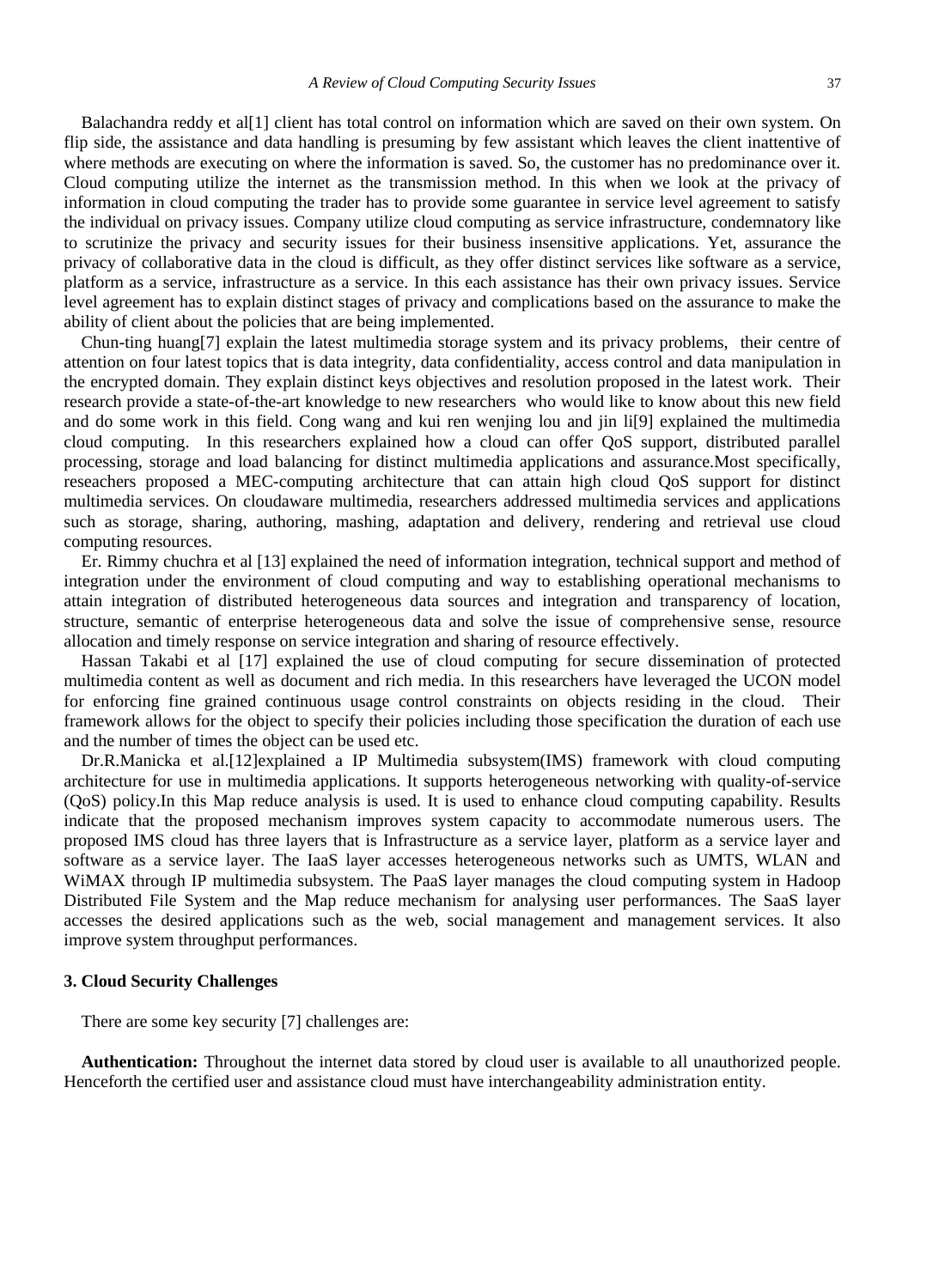**Access Control:** To check and promote only legalized users, cloud must have right access control policies. Such services must be adjustable, well planned, and their allocation is overseeing conveniently. The approach governor provision must be integrated on the basis of Service Level Agreement (SLA).

**Policy Integration:** There are many cloud providers such as Amazon, Google which are accessed by end users. Minimum number of conflicts between their policies because they user their own policies and approaches.

**Service Management:** In this different cloud providers such as Amazon, Google, comprise together to build a new composed services to meet their customers need. At this stage there should be procure divider to get the easiest localized services.

**Trust Management:** The trust management approach must be developed as cloud environment is service provider and it should include trust negotiation factor between both parties such as user and provider. For example, to release their services provider must have little bit trust on user and users have same trust on provider.

## **4. Security Feature in Cloud Computing**

There are several main challenges for building a secure band trustworthy cloud system:

**Outsourcing:** Outsourcing brings down both capital expenditure and operational expenditure for cloud customers. However, outsourcing also means that customers physically lose control on their data and tasks. The loss of control problem has become one of the root causes of cloud insecurity. To address outsourcing security issues, first, the cloud provider shall be trustworthy by providing trust and secure computing and data storage; second, outsourced data and computation shall be verifiable to customers in terms of confidentiality, integrity, and other security services. In addition, outsourcing will potentially incur privacy violations, due to the fact that sensitive data is out of the owner's control.

**Massive data and intense computation:** Cloud computing is capable of handling mass data storage and intense computing tasks. Therefore, traditional security mechanisms may not suffice due to unbearable computation or communication overhead. For example, to verify the integrity of data that is remotely stored, it is impractical to hash the entire data set. To this end, new strategies and protocols are expected.

### **5. Security Issues**

The security of corporate data in the cloud is difficult, as they provide different services like Network as a service (NaaS), Platform as a service (PaaS), Software as a service (SaaS), Infrastructure as a service (IaaS). Each service has their own security issues [5]

**Data Security:** Data Security refers as a confidentiality, integrity and availability. These are the major issues for cloud vendors. Confidentiality is defined as a privacy of data. Confidentiality are designed to prevent the sensitive information from unauthorized or wrong people. In this stores the encryption key data from enterprise C, stored at encrypted format in enterprise D. that data must be secure from the employees of enterprise D. Integrity is defined as the correctness of data, there is no common policies exist for approved data exchanges. Availability is defined as data is available on time.

**Regulatory Compliance:** Customers are eventually accountable when the security and completeness of their own data is taken by a service provider. Traditional service providers more prone to outsource surveys and security certification. Cloud computing providers reject to endure the scrutiny as signalling so these customers can only make usage of paltry operations [25].

**Data Locations:** When users use, they probably won't know exactly where their data will hosted and which location it will stored in. In fact, they might not even know what country it will be stored in. Service providers need to be asked whether they will accomplish to storing and alter data in particular arbitration, and on the basis of their customers will they make a fair accomplishment to follow local privacy requirement [23].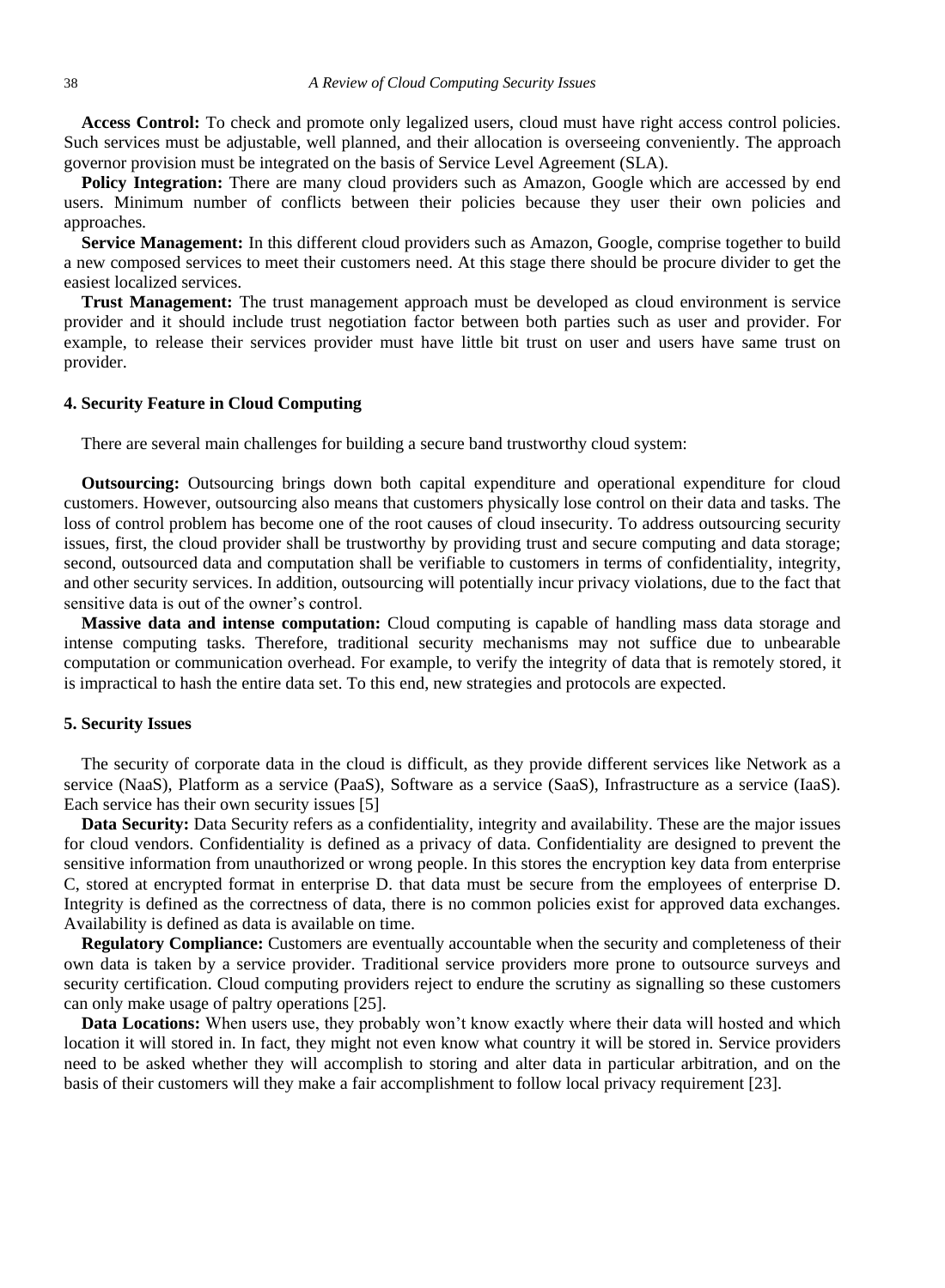**Privileged user access:** Outside the resource data that is processed contains an indigenous risk, as deploy services, avoid the mortal, consistent and human resource manage IT shops works on the house programs.

**Trust Issue:** Trust is also a major issue in cloud computing. Trust can be in between human to machine, machine to human, human to human, machine to human. Trust is revolving around assurance and confidence. In cloud computing, user stores their data on cloud storage because of trust on cloud. For example people use Gmail server, Yahoo server because they trust on provider.

**Data Recovery:** It is defined as the process of restoring data that has been lost, corrupted or accident.

#### **6. Conclusion & Future Work**

Cloud computing is latest technology that is being widely used all over the world. Once the organization takes the decision to move to the cloud, it loses control over the data. Thus, the amount of protection needed to secure data is directly proportional to the value of the data. Security of the Cloud relies on trusted computing and cryptography. Number of cloud platforms are available now in educational as well as in enterprises circle

In this paper, we have discussed the issues related to data location, storage, security, availability and integrity. Establishing trust is the way to overcome these security issues as it establishes entities relationship quickly and safely. These issues mentioned above will be the research hotspot of cloud computing. There is no doubt that cloud computing has bright future.

# **Refrences**

- [1] Balachandra Reddy Kandukuri, Rama Krishna Paturi and Dr. AtanuRakshit, *"Cloud security issues*" In Services Computing, 2009. IEEE International Conference on, page 517520, 2009
- [2] Boldreva A., Chenette N., Lee Y, O'neill A. (2009), *"Order-preserving Symmetric encryption",* Advances in Cryptology-EUROCRYPT 2009 Springer, Berlin/Heidelberg, pp. 224-241.
- [3] Boneh D., Di G., Ostrovsky R., Persiano G. (2004), *"Public key encryption with keyword search",* Advances in Cryptology-Eurocrypt, Springer, Berlin/Heidelberg, pp 506–522.
- [4] B.R kandukuri, R.Paturi V, and A.Rakshit, "cloud security issues",2009 IEEE International Conference on Services Computing, sep. 21-25, 2009, Bangalore, India, pp. 517-520.
- [5] Campbell, Jeronimo, "Applied Virtualization Technology," Hillsboro, Intel Press (ISBN 09764832-3-8), 2006, pp. 69-73.
- [6] Chandrahasan, R. Kalaichelvi, S. Shanmuga Priya, and L. Arockiam. "Research Challenges and Security Issues in Cloud Computing." *International Journal of Computational Intelligence and Information Security* 3.3 (2012): 42-48.
- [7] Chun-Ting Huang, Zhongyuan Qin, C.-C. Jay Kuo., "Multimedia Storage Security in Cloud Computing: an Overview" 978-1-457701434- 4/11/\$26.00,IEEE,2011.
- [8] Cloud Security Alliance, "Top Threats to Cloud Computing v1.0," Prepared by the Cloud Security Alliance, March 2010, pp. 1-14.
- [9] Cong.Wang and Kui Ren Wenjing Lou and Jin Li "Towards Publicity Auditable Secure Cloud Data Storage". Cong Wang, Qian Wang, Kui Ren, Wenjing Lou, "Privacy Preserving Public Auditing for Data Storage Security in , cloud Computing", 2010.
- [10] Cong Wang, Qian Wang, KuiRen and Wenjing Lou, "*Ensuring Data Storage Security in Cloud Computing",* In Quality of Service, 2009. 17th International Workshop on, page 19, 2009.
- [11] Dong Xin, et al."achieving secure and efficient data collaboration in cloud computing. "Quality of service, 2013 IEEE/ACM 21<sup>st</sup> International symposium on.IEEE, 2013.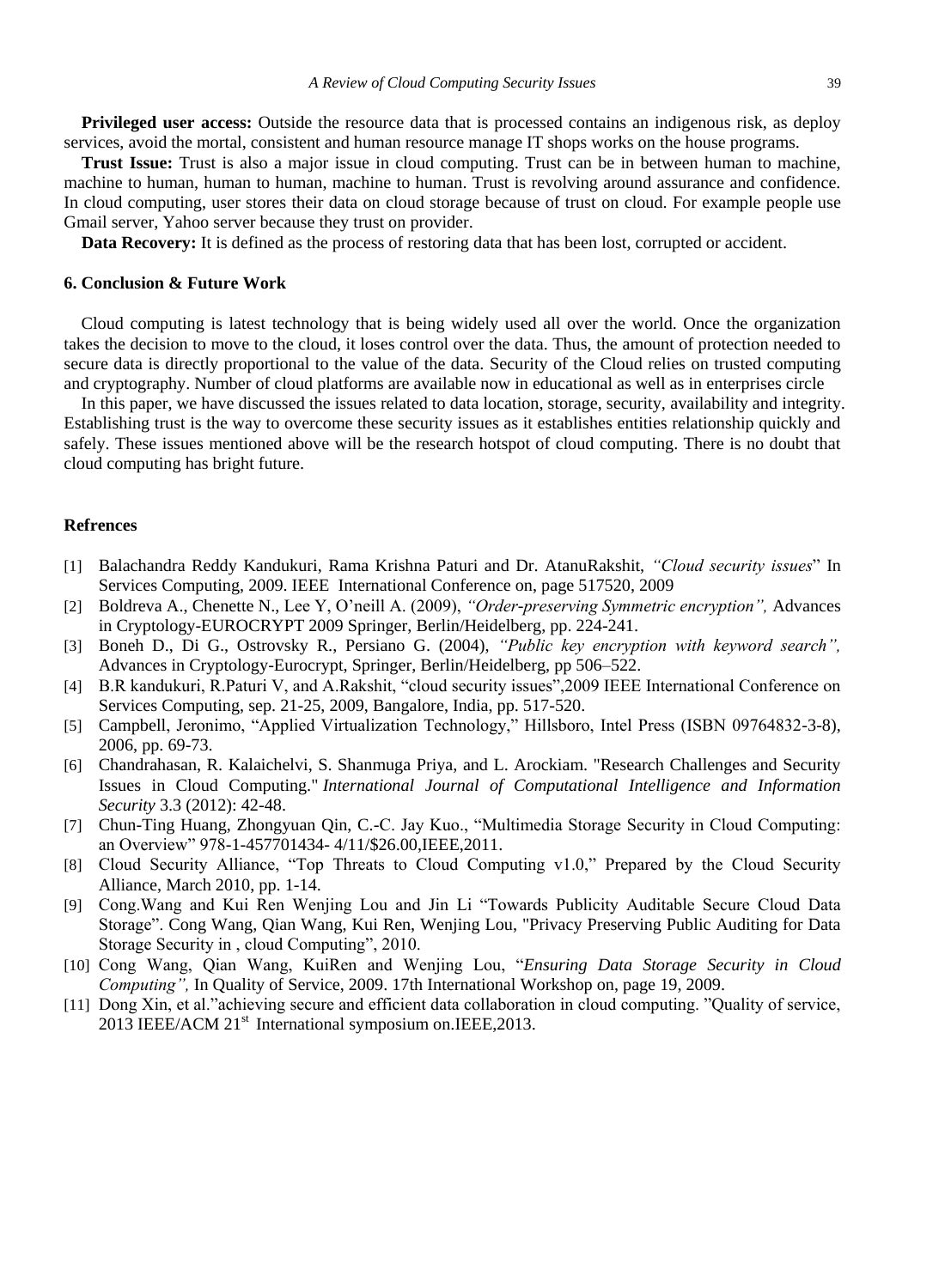- [12] Dr.R.Manicka Chezian and C.bagyalakshmi "a survey on cloud data security Using encryption technique" in International journal of advanced research in computer engineering  $&$  technology, Volume 1, Issue 5, July 2012.
- [13] Er.Rimmy Chuchra,Lovely Professional University,Phagwara, India, *"Data Security in Cloud Computing"*, International Journal Nov.,2012.
- [14] Feng-Tse Lin, Teng-San Shih, "Cloud Computing: The Emerging Computing Technology," ICIC Express Letters Part B: Applications (ISSN: 2185-2766), v1, September 2010, pp. 33-38.
- [15] Foster, I. T., Zhao, Y., Raicu, I., & Lu, S. (2009). Cloud Computing and Grid Computing 360-Degree Compared CoRR. *abs/0901.0131*.
- [16] G. Hughes, D. Al-Jumeily & A. Hussain," Supporting Cloud Computing Management through an Object Mapping Declarative Language", 2010 Developments in E-systems engineering.
- [17] Hassan Takabi, James B. D. Joshi and Gail-JoonAhn**,** *"Secure Cloud: Towards a Comprehensive Security Framework for Cloud Computing Environments"* Proceedings of the 2010 IEEE 34th Annual Computer Software and Applications Conference Workshops, p.393-398, July 19-23, 2010.
- [18] John Harauz, Lori M. Kaufman and Bruce Potter, "Data security in the world of cloud computing" published by the IEEE computer and reliability societies in July/August 2009.
- [19] Jouni Mäenpää, "Cloud Computing with the Azure Platform," TKK T-110.5190 Seminar on Internet Working, April 27, 2009.
- [20] Kant, Dr Chander, and Yogesh Sharma. "Enhanced Security Architecture for Cloud Data Security." *International Journal of Advanced Research in Computer Science and Software Engineering* 3.5 (2013): 571-575.
- [21] Meiko Jensen, JlorgSchwenk, Nils Gruschka and Luigi Lo Iacono, *"On Technical Security Issues In Cloud Computing",*IEEE International Conference on Cloud Computing,2009.
- [22] Nabendu Chaki, "A Survey on Security issue in Cloud Computing " in 6th International conference on Electrical Engineering/Electronics, Computer, Telecommunication and Information Technology, May 2009.
- [23] Rajkumar Buyya, Chee Shin Yeo, Srikumar Venugopal, James Broberg and Ivona Brandic, "Cloud Computing and Emerging IT Platforms: Vision, Hype, and Reality for Delivering Computing as the 5th Utility," Future Generation Computer System, 2009, pp. 599-616.
- [24] Ren K, Wang C, Wang Q (2012) Security challenges for the public cloud. IEEE Internet Comput 16(1):69–73.
- [25] Tout, Sverdlik, and Lawver, "Cloud Computing and its Security in Higher Education," In Proceedings of the Proc ISECON 2009.
- [26] Vaquero, Merino and Lindner, "A Break in the Clouds: Towards a Cloud Definition," ACM SIGCOMM Computer Communication Review, v.39 n.1, January, 2009, pp. 50-55.
- [27] W. Zeng, Y. Zhao, K. Ou, and W. Song, "Research on cloud storage architecture and key technologies," in Proceedings of the 2nd International Conference on Interaction Sciences: Information Technology, Culture and Human, Seoul, Korea, 2009, pp. 1044-1048.
- [28] Xia Z., Zhu Y., Sun X. and Chen L. (2014), "*Secure semantic expansion based search over encrypted cloud data supporting similarity ranking "*Journal of Cloud Computing",Springer 3.1, pp. 1-11.
- [29] Yunqi Ye, Liangliang Xiao, I-Ling Yen, Farokh Bastani, "Secure, Dependable, and High Performance Cloud Storage", 2010 29th IEEE International Symposium on Reliable.
- [30] www.academicroom.com/topics/cloud-computing

# **Authors' profiles**

**Manpreet kaur** is pursuing her Masters in computer science and engineering from Chandigarh Group of college (CGC-COE) Landran,Mohali,Punjab.She received the bachelor of technology degree from BGIET,